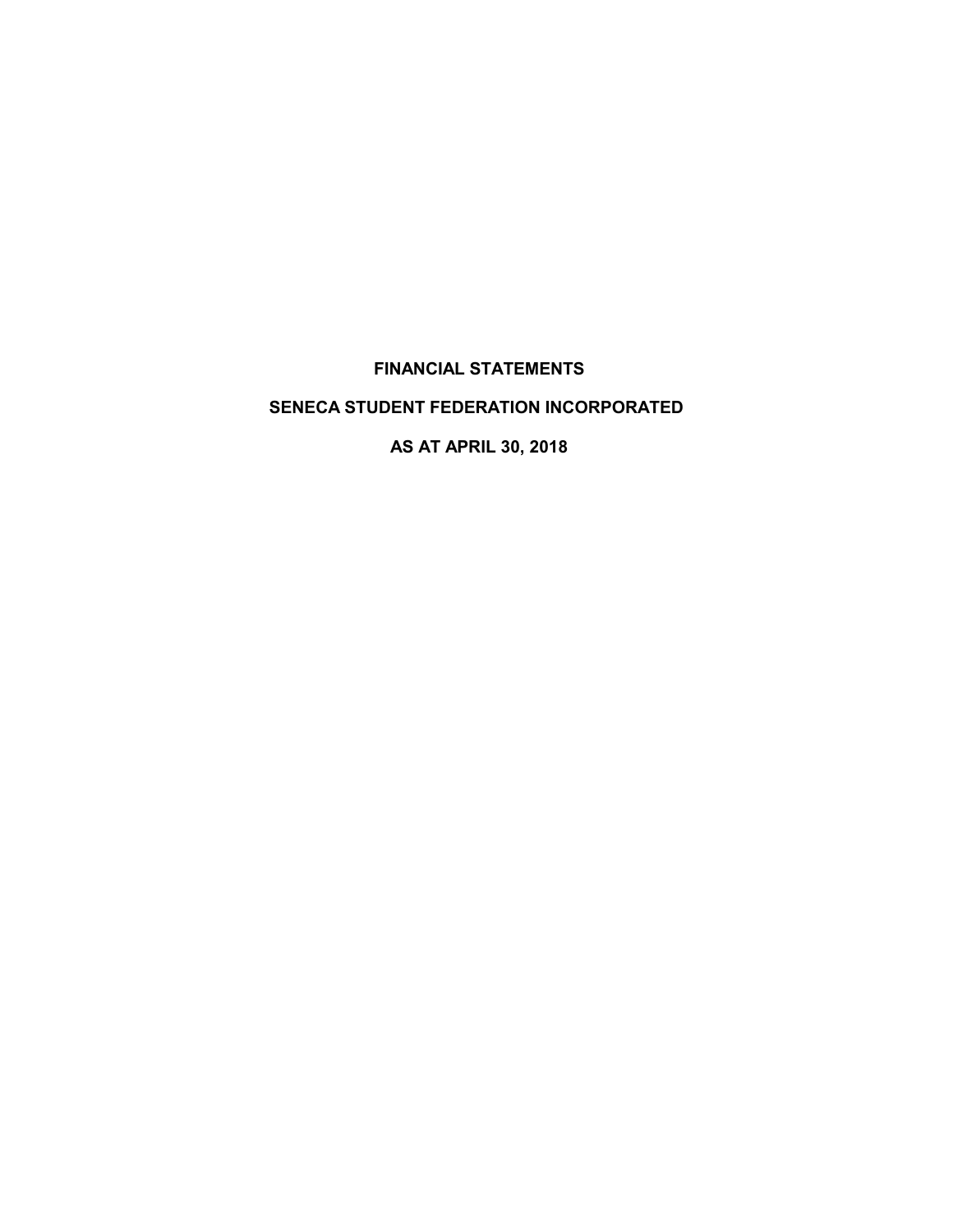# **AS AT APRIL 30, 2018**

# **INDEX**

| Independent Auditors' Report                      |         |
|---------------------------------------------------|---------|
| <b>Statement of Financial Position</b>            | 2       |
| Statement of Operations and Changes in Net Assets | 3       |
| <b>Statement of Cash Flows</b>                    | 4       |
| <b>Notes to Financial Statements</b>              | $5 - 9$ |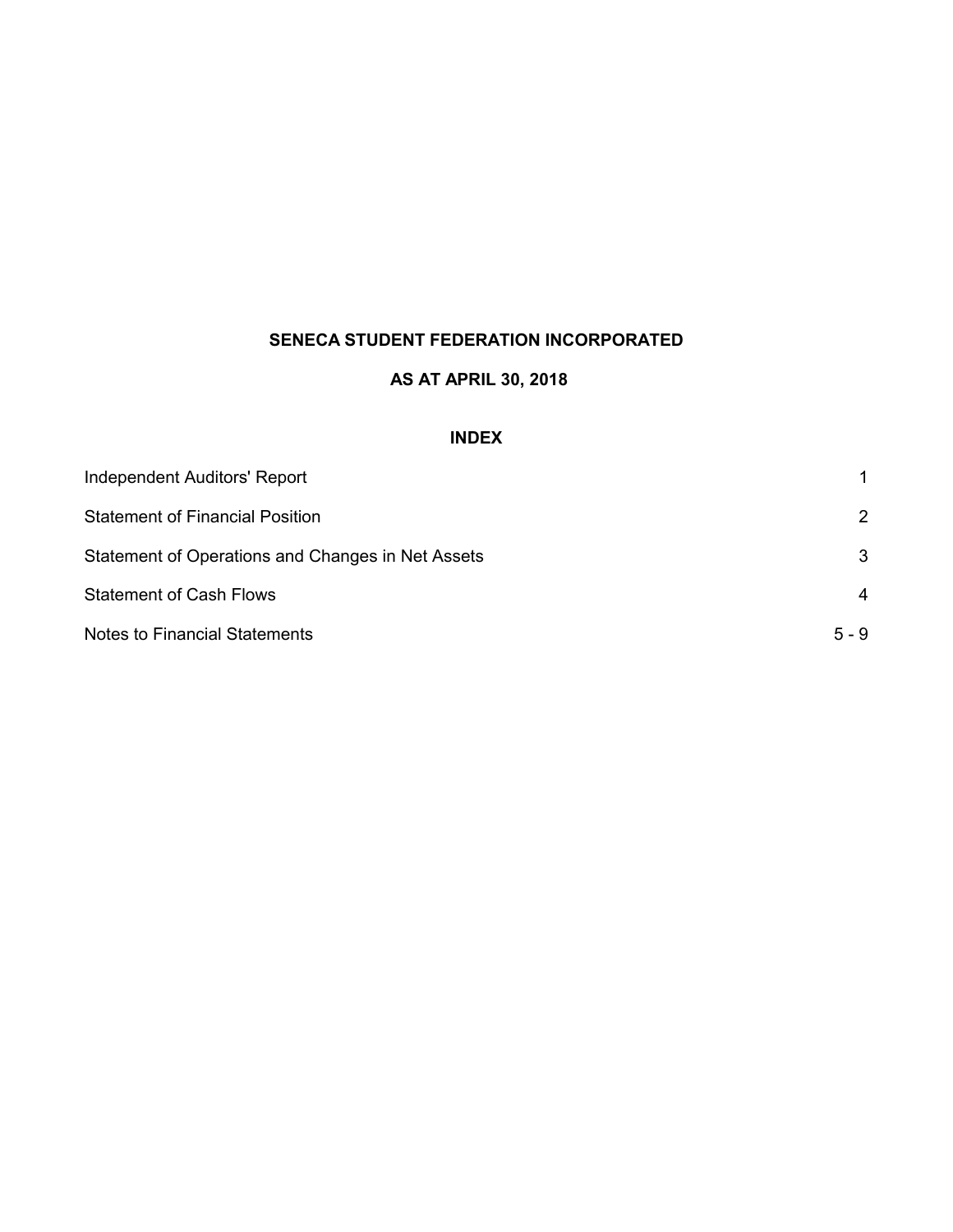

Allan Garber, CPA, CA

Acting as individuals and corporations

Jeffrey R. Dessau, CPA, CA Pei (Peter) Zhang, CPA, CA

# **INDEPENDENT AUDITORS' REPORT**

# To the members of **Seneca Student Federation Incorporated**

We have audited the accompanying financial statements of **Seneca Student Federation Incorporated**, which comprise the statement of financial position as at April 30, 2018, the statements of change in net assets, operations and cash flows for the year then ended, and summary of significant accounting policies and other explanatory information.

# Management's Responsibility for the Financial Statements

Management is responsible for the preparation and fair presentation of these financial statements in accordance with Canadian accounting standards for not-for-profit organizations, and for such internal control as management determines is necessary to enable the preparation of financial statements that are free from material misstatement, whether due to fraud or error.

# Auditor's Responsibility

Our responsibility is to express an opinion on these financial statements based on our audit. We conducted our audit in accordance with Canadian generally accepted auditing standards. Those standards require that we comply with ethical requirements and plan and perform the audit to obtain reasonable assurance about whether the financial statements are free from material misstatement.

An audit involves performing procedures to obtain audit evidence about the amounts and disclosures in the financial statements. The procedures selected depend on the auditor's judgment, including the assessment of the risks of material misstatement of the financial statements, whether due to fraud or error. In making those risk assessments, the auditor considers internal control relevant to the entity's preparation and fair presentation of the financial statements in order to design audit procedures that are appropriate in the circumstances, but not for the purpose of expressing an opinion on the effectiveness of the entity's internal control. An audit also includes evaluating the appropriateness of accounting policies used and the reasonableness of accounting estimates made by management, as well as evaluating the overall presentation of the financial statements.

We believe that the audit evidence we have obtained is sufficient and appropriate to provide a basis for our audit opinion.

# **Opinion**

In our opinion, these financial statements present fairly, in all material respects, the financial position of the federation as at April 30, 2018, and the results of its operations and the cash flows for the year then ended in accordance with Canadian accounting standards for not-for-profit organizations.

Hale PGC LLP

Chartered Professional Accountants Licensed Public Accountants

Toronto, Ontario November 23, 2018

PARTNERING FOR SUCCESS

GMN International is an association of legally independent accounting firms

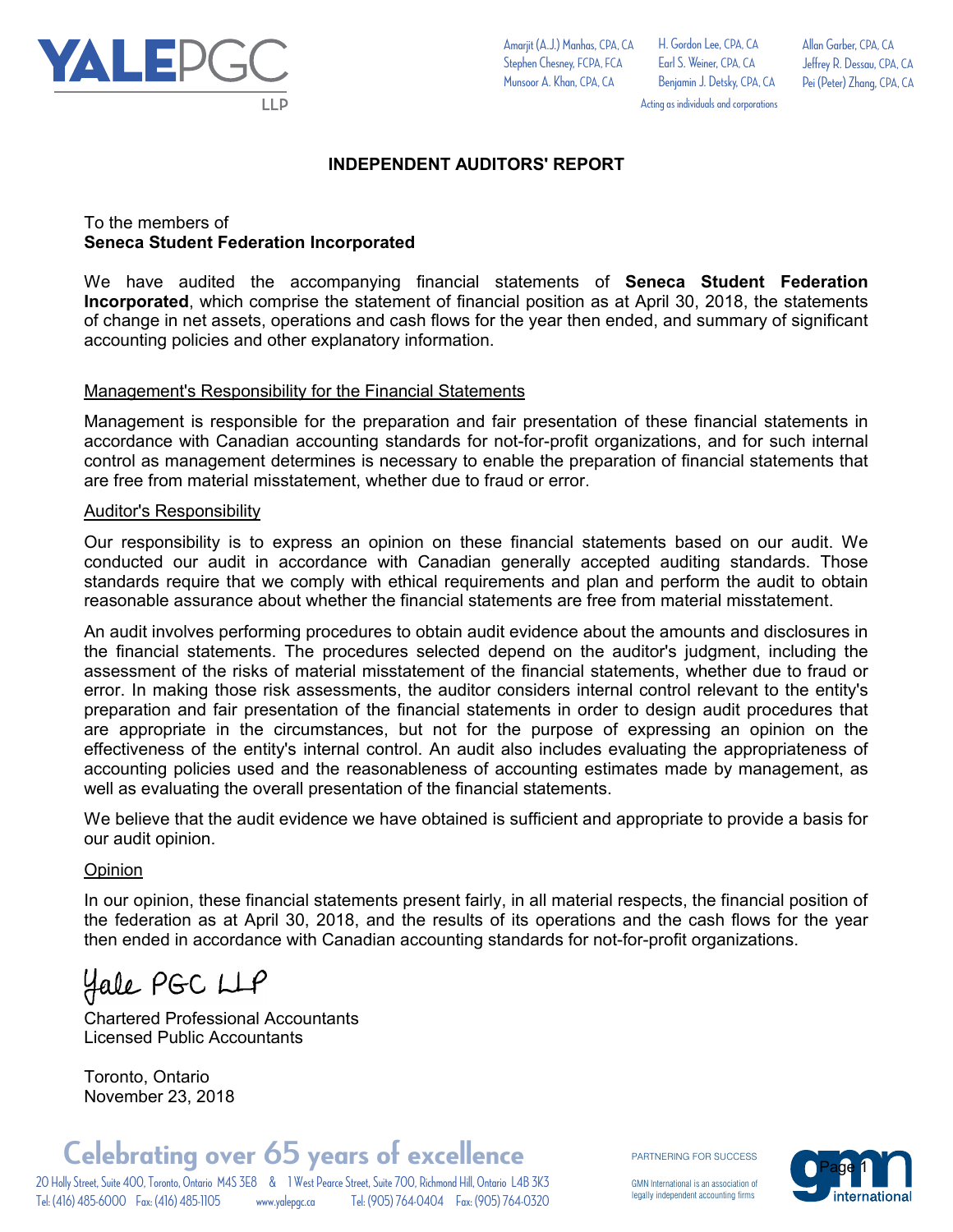# **STATEMENT OF FINANCIAL POSITION**

# **AS AT APRIL 30, 2018 (With corresponding figures as at April 30, 2017)**

|                                                                                                                   | 2018                                                        |    | 2017                                                  |
|-------------------------------------------------------------------------------------------------------------------|-------------------------------------------------------------|----|-------------------------------------------------------|
| <b>ASSETS</b>                                                                                                     |                                                             |    |                                                       |
| <b>CURRENT</b><br>Cash<br>Due from Seneca College of Applied Arts and Technology<br>Prepaid expenses<br>Inventory | \$<br>7,424,568<br>198,826<br>36,379<br>37,889<br>7,697,662 | \$ | 7,676,504<br>236,744<br>78,882<br>22,442<br>8,014,572 |
| <b>PROPERTY AND EQUIPMENT</b> (note 3)<br><b>RESTRICTED CASH-STUDENT BUILDING FUND (note 5)</b>                   | 988,348<br>14,593,728                                       |    | 1,049,652<br>12,601,459                               |
| <b>TOTAL ASSETS</b>                                                                                               | 23,279,738                                                  | S  | 21,665,683                                            |

# LIABILITIES AND NET ASSETS

| <b>CURRENT</b><br>Accounts payable and accrued liabilities<br>HST payable<br>Health and dental premiums payable | \$<br>400,940<br>733<br>1,006,682 | \$<br>397,879<br>184,347<br>1,001,297 |
|-----------------------------------------------------------------------------------------------------------------|-----------------------------------|---------------------------------------|
|                                                                                                                 | 1,408,355                         | 1,583,523                             |
| <b>DEFERRED STUDENT BUILDING FEES (note 5)</b>                                                                  | 14,593,728                        | 12,601,459                            |
| <b>TOTAL LIABILITIES</b>                                                                                        | 16,002,083                        | 14,184,982                            |
| <b>NET ASSETS</b>                                                                                               | 7,277,655                         | 7,480,701                             |
| TOTAL LIABILITIES AND NET ASSETS                                                                                | \$23,279,738                      | \$21,665,683                          |

# **APPROVED ON BEHALF OF THE BOARD**

**Director** 

**Director** Director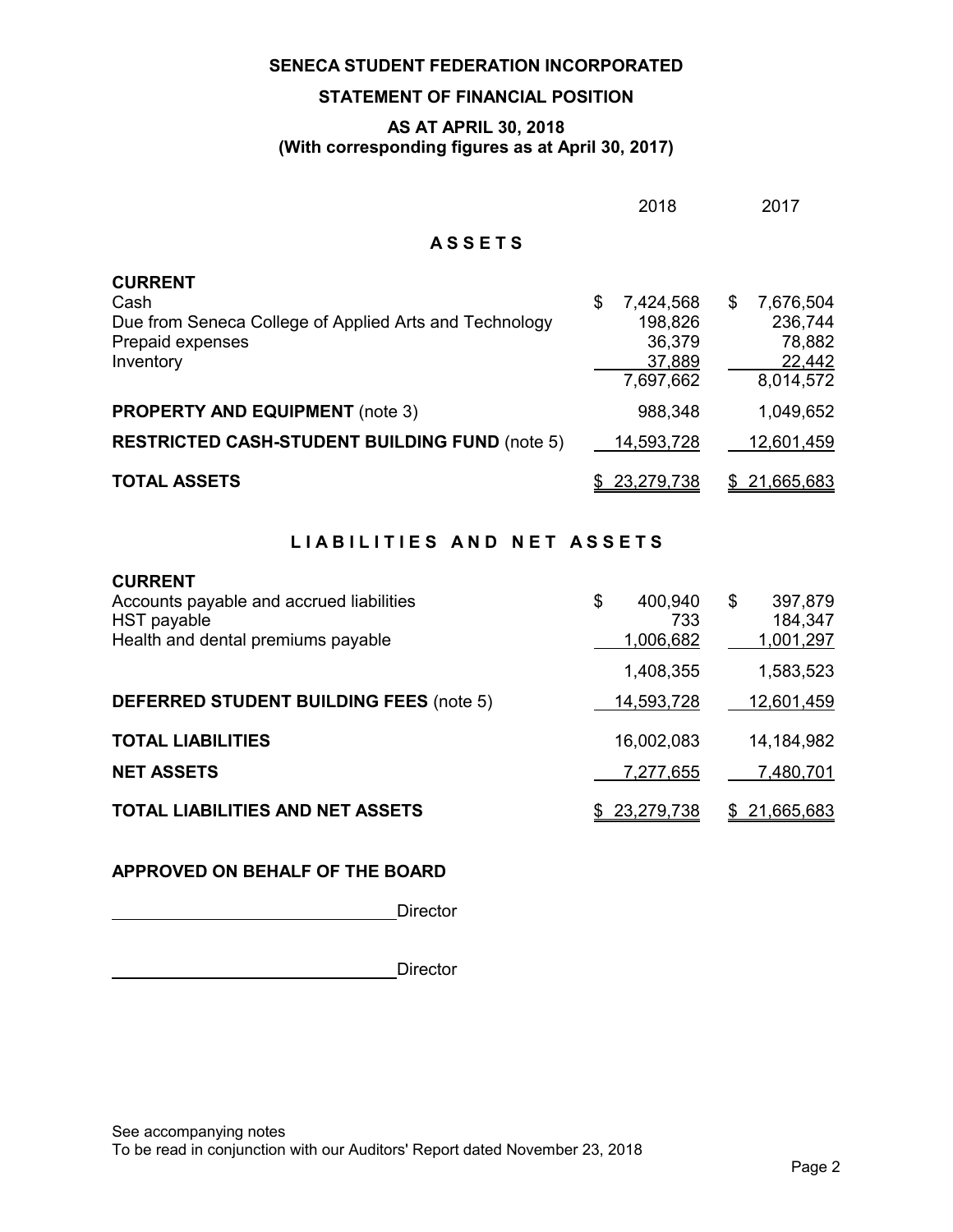# **STATEMENT OF OPERATIONS AND CHANGES IN NET ASSETS**

# **FOR THE YEAR ENDED APRIL 30, 2018 (With corresponding figures for the year ended April 30, 2017)**

|                                                                                                                                                                                                                                                                                                                | 2018                                                                                                                                   |               | 2017                                                                                                                                   |
|----------------------------------------------------------------------------------------------------------------------------------------------------------------------------------------------------------------------------------------------------------------------------------------------------------------|----------------------------------------------------------------------------------------------------------------------------------------|---------------|----------------------------------------------------------------------------------------------------------------------------------------|
| <b>REVENUES</b><br>Health, dental and extended health premiums<br><b>General student fees</b><br><b>TTC</b> fare sales<br>Retail sales and leasing<br>Interest income                                                                                                                                          | \$<br>3,844,369<br>3,008,472<br>1,079,639<br>461,144<br>56,871<br>8,450,495                                                            | $\frac{1}{2}$ | 3,673,712<br>2,917,760<br>1,107,704<br>431,132<br>122,568<br>8,252,876                                                                 |
| <b>EXPENDITURES</b><br>Health, dental and extended health costs<br>Wages and benefits<br><b>TTC fare purchases</b><br>General expenses and supplies<br>Shuttle bus service<br>Advertising and promotion<br>Retail cost of goods sold<br>Professional fees<br>Travel<br>Maintenance and repairs<br>Amortization | 3,704,645<br>1,470,592<br>1,074,542<br>906,086<br>446,976<br>440,897<br>176,689<br>133,778<br>52,073<br>36,125<br>120,028<br>8,562,431 |               | 3,411,412<br>1,425,367<br>1,115,095<br>837,730<br>384,796<br>306,595<br>167,772<br>107,809<br>31,153<br>50,591<br>134,976<br>7,973,296 |
| <b>DEFICIT FROM OPERATIONS</b>                                                                                                                                                                                                                                                                                 | (111, 936)                                                                                                                             |               | 279,580                                                                                                                                |
| Non-recurring item - sales tax adjustment<br>Non-recurring item - interest income reallocation                                                                                                                                                                                                                 | 91,110                                                                                                                                 |               | 409,175                                                                                                                                |
| <b>SURPLUS (DEFICIT) FOR THE YEAR</b>                                                                                                                                                                                                                                                                          | (203, 046)                                                                                                                             |               | (129, 595)                                                                                                                             |
| Opening net assets                                                                                                                                                                                                                                                                                             | 7,480,701                                                                                                                              |               | 7,610,296                                                                                                                              |
| <b>CLOSING NET ASSETS</b>                                                                                                                                                                                                                                                                                      | \$<br>7,277,655                                                                                                                        | \$            | 7,480,701                                                                                                                              |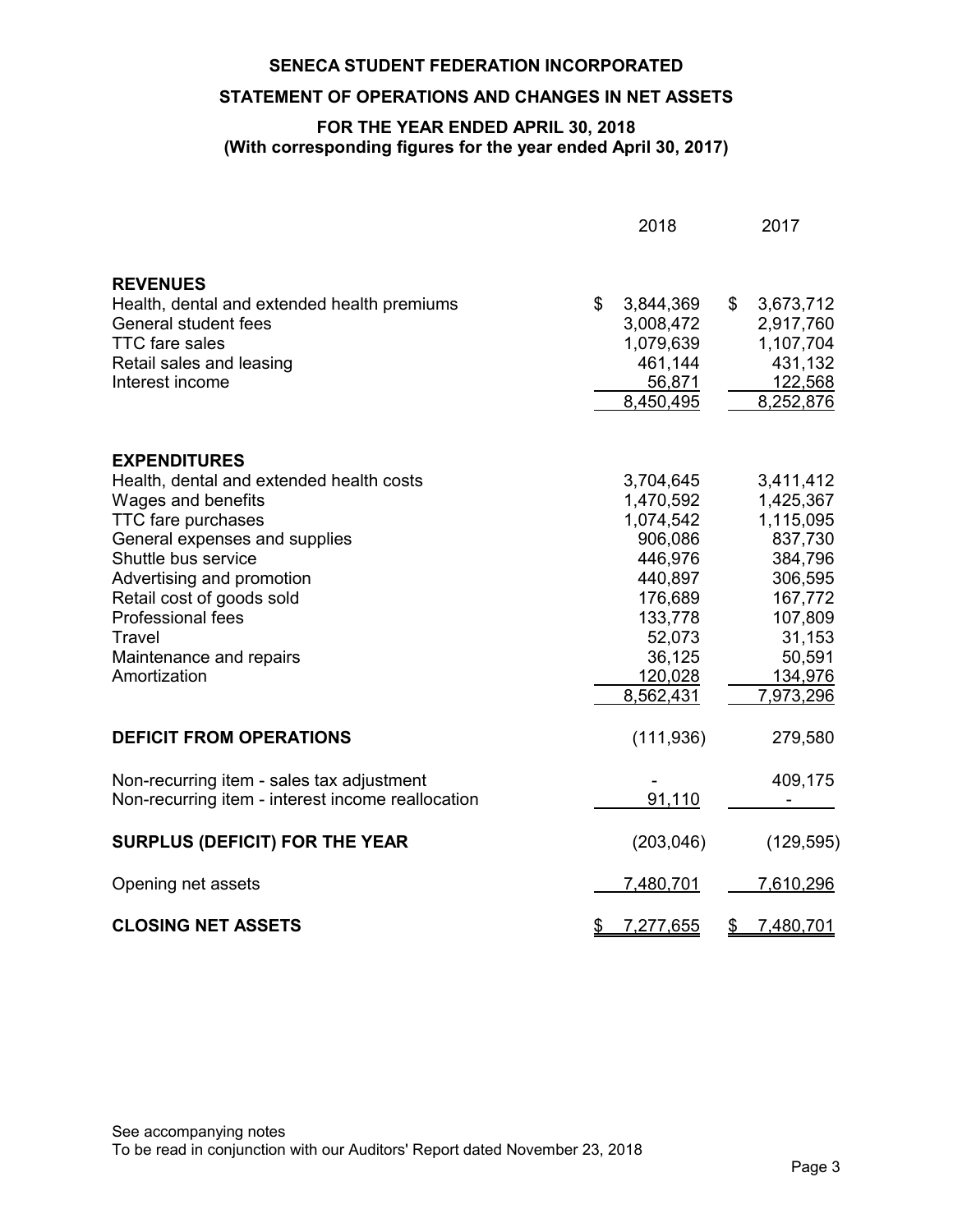# **STATEMENT OF CASH FLOWS**

# **FOR THE YEAR ENDED APRIL 30, 2018 (With comparative figures for the year ended at April 30, 2017)**

|                                                                                                                                                                                                                                        | 2018                                                                                    | 2017                                                                                                |
|----------------------------------------------------------------------------------------------------------------------------------------------------------------------------------------------------------------------------------------|-----------------------------------------------------------------------------------------|-----------------------------------------------------------------------------------------------------|
| <b>CASH PROVIDED BY (USED IN)</b>                                                                                                                                                                                                      |                                                                                         |                                                                                                     |
| <b>OPERATIONS</b><br><b>Deficit</b>                                                                                                                                                                                                    | \$<br>(203, 046)                                                                        | \$<br>(129, 595)                                                                                    |
| Non-cash item:<br>Amortization                                                                                                                                                                                                         | 120,028                                                                                 | 134,976                                                                                             |
| Non-cash working capital:<br>Due from Seneca College<br><b>HST</b> receivable<br>Prepaid expenses<br>Inventory<br>Accounts payable and accrued liabilities<br>Health and dental premiums payable<br><b>Deferred Building Fund fees</b> | 37,918<br>(183, 614)<br>42,503<br>(15, 447)<br>3,061<br>5,385<br>1,992,269<br>1,799,057 | 134,925<br>494,746<br>(39, 440)<br>9,495<br>175,838<br>(1,058,206)<br><u>1,910,601</u><br>1,633,340 |
| <b>INVESTING</b><br>Purchase of property, plant and equipment<br>Increase in cash restricted for building fund                                                                                                                         | (58, 724)<br>(1,992,269)<br><u>(2,050,993)</u>                                          | (12, 301)<br>(1,910,601)<br>(1,922,902)                                                             |
| <b>CHANGE IN CASH</b>                                                                                                                                                                                                                  | (251, 936)                                                                              | (289, 562)                                                                                          |
| <b>OPENING CASH</b>                                                                                                                                                                                                                    | 7,676,504                                                                               | 7,966,066                                                                                           |
| <b>CLOSING CASH</b>                                                                                                                                                                                                                    | 7,424,568                                                                               | <u>7,676,504</u>                                                                                    |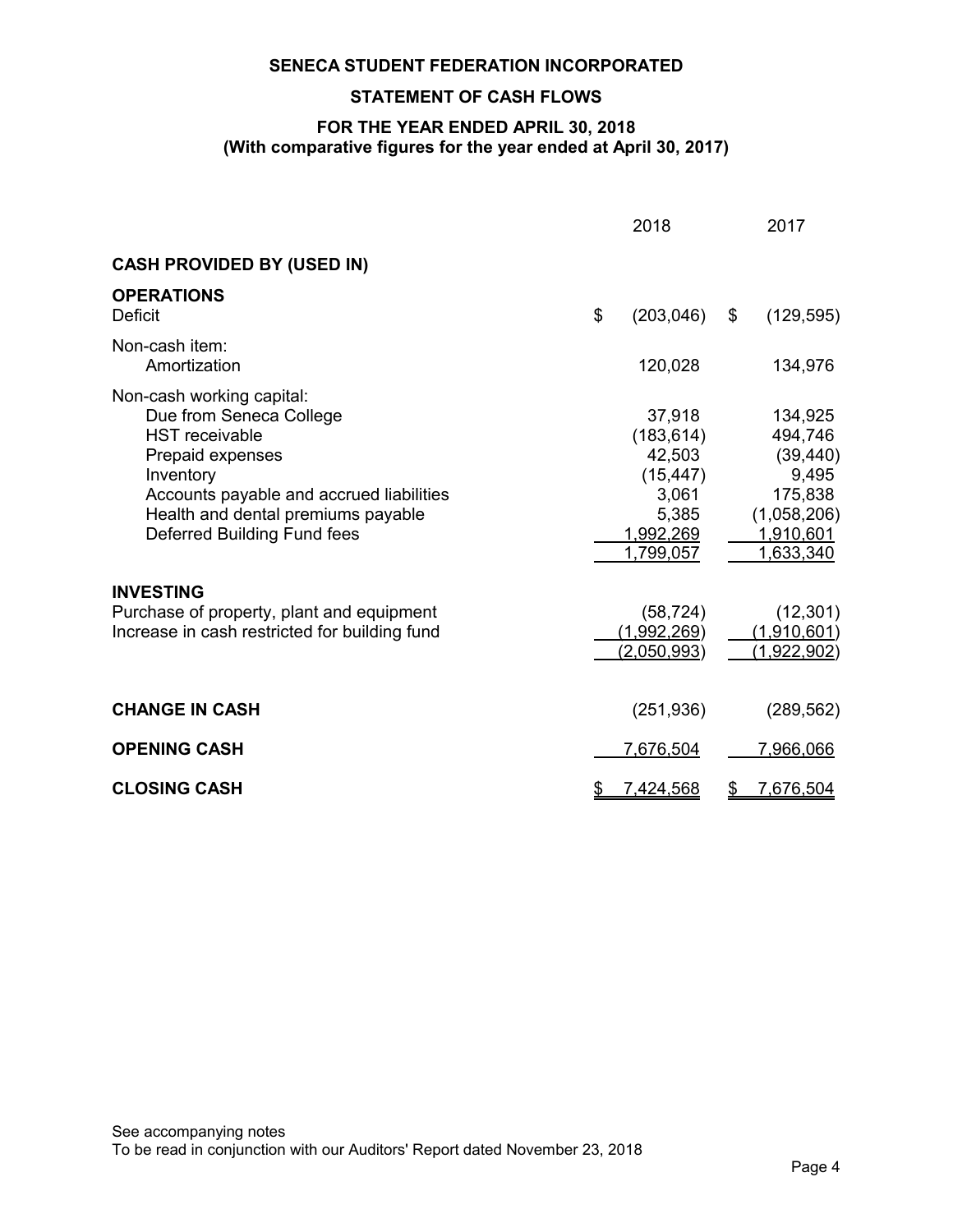# **NOTES TO FINANCIAL STATEMENTS**

# **AS AT APRIL 30, 2018**

# **1. STATUS AND PURPOSE OF THE ORGANIZATION**

The Seneca Student Federation Incorporated (the Federation) is a non-profit corporation. The Federation was incorporated on February 3, 2000, for the purpose of carrying on activities for the benefit of the students of Seneca College of Applied Arts and Technology. As the Federation's revenues are derived from Seneca College's student body, it is economically dependent upon the college. As a non-profit organization the corporation is exempt from income taxes.

# **2. SUMMARY OF SIGNIFICANT ACCOUNTING POLICIES**

These financial statements have been prepared in accordance with Part III of the *CPA Canada Handbook* - *Accounting Standards for Not-For-Profit Organizations*.

### Cash

Cash consists of cash on hand, as well as chequing and savings account balances at Canadian Chartered banks.

#### Financial instruments

The Federation initially records a financial instrument at its fair value.

The Federation recognizes its transaction costs in net income in the period incurred. However, financial instruments that will not be subsequently measured at fair value are adjusted by the transactions costs that are directly attributable to their origination, issuance or assumption.

Subsequently, the Federation measures financial instruments as follows:

- investments in equity instruments that are quoted in an active market at fair value;
- all other investments in equity instruments at cost less impairment;
- all other financial assets at amortized cost;
- all financial liabilities at amortized cost

#### Property, Plant And Equipment

Property, plant and equipment are recorded at cost and are amortized on a declining balance basis using the following rates:

| <b>Building improvements</b>             | 4%              |
|------------------------------------------|-----------------|
| Storage shed                             | 10%             |
| Furniture and fixtures and Java Junction | <b>20%</b>      |
| Computer and other equipment             | 30 <sup>%</sup> |
| Computer software                        | 100%            |
| Ramp                                     | 8%              |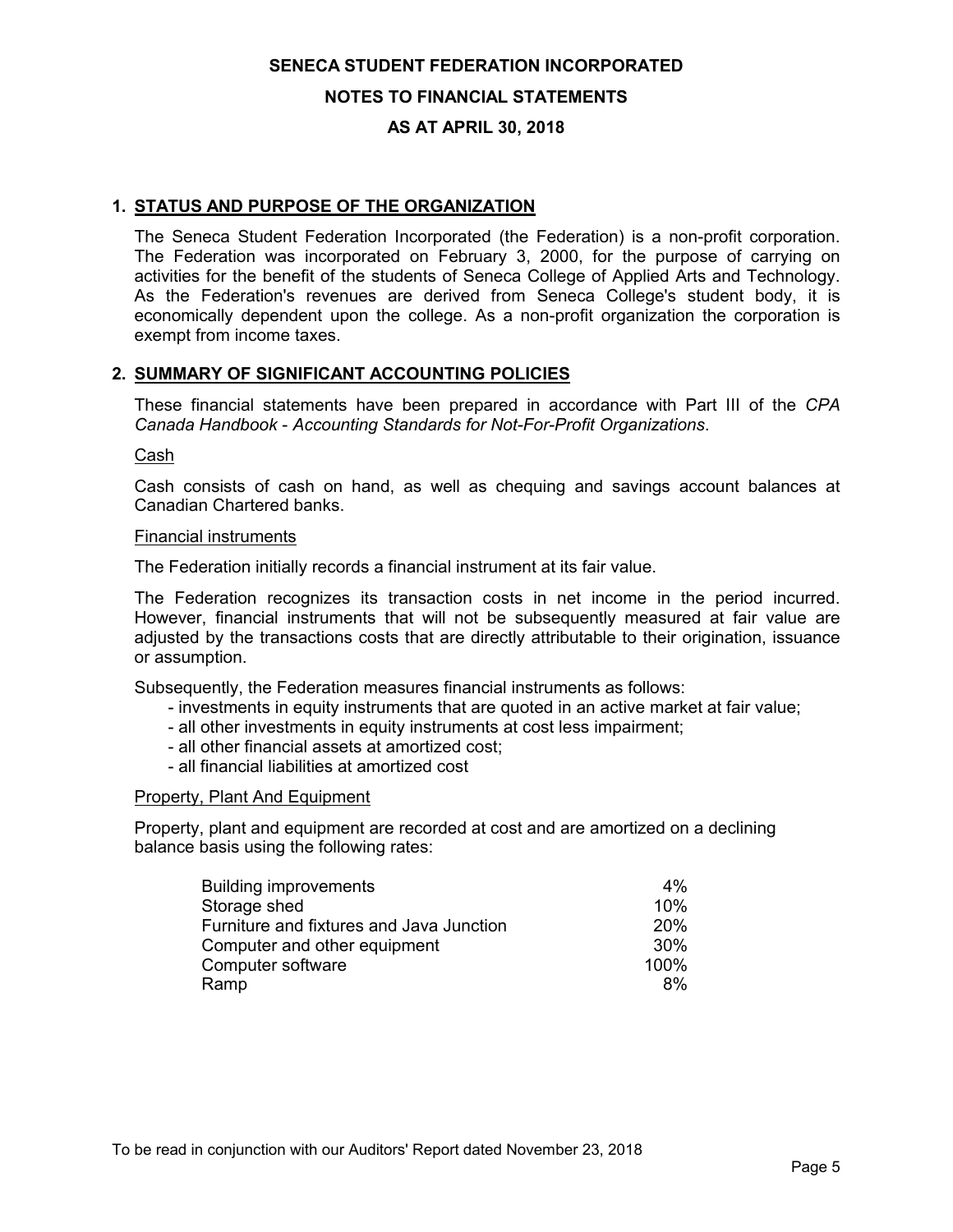# **NOTES TO FINANCIAL STATEMENTS**

# **AS AT APRIL 30, 2018**

# **2. SUMMARY OF SIGNIFICANT ACCOUNTING POLICIES** - continued

### Impairment of Property, Plant and Equipment

Property, plant and equipment subject to amortization are reviewed for impairment whenever events or changes in circumstances indicate that the carrying value of an asset may not be recoverable. Impairment is assessed by comparing the carrying amount of an asset to be held and used with the total of the undiscounted cash flows expected from its use and disposition. If the asset is impaired, the impairment loss to be recognized is measured by the amount by which the carrying amount of the asset exceeds its fair value, generally determined on a discounted cash flow basis. Any impairment results in a write-down of the asset and a charge to income during the year. An impairment loss is not reversed if the fair value of the related long-lived asset subsequently increases.

### Impairment of Financial Assets Measured at Cost and Amortized Cost

When there are indications of possible impairment, the Federation determines if there has been a significant adverse change to the expected timing or amounts of future cash flows expected from the financial asset. The amount of any impairment loss is determined by comparing the carrying amount of the financial asset with the highest of three amounts:

- i. The present value of the cash flows expected to be generated by holding the asset, discounted using a current market rate of interest appropriate to that asset;
- ii. The amount that could be realized by selling the asset at the date of the balance sheet; and,
- iii. The amount expected to be realized by exercising its rights to any collateral held to secure repayment of the asset, net of all costs necessary to exercise those rights.

Reversals are permitted, but the adjusted carrying amount of the financial asset shall be no greater than the amount that would have been reported at the date of the reversal had the impairment not been recognized.

#### Revenue

The Federation follows the deferral method of accounting for internally restricted contributions. Restricted contributions are recognized as revenue in the year in which the related expenses are incurred. Unrestricted contributions are recognized as revenue when they are received or receivable if the amount to be received can be reasonably estimated and collection is reasonably assured.

Membership fees are recognized when received, or receivable, provided that collection is reasonably assured and the amount is determinable. Although the federation's fiscal year ends in April, the student fees received for the summer term from May to August, which begins immediately after the year-end, are recorded as deferred revenue.

Sales revenues are recognized when the related goods are sold or services performed.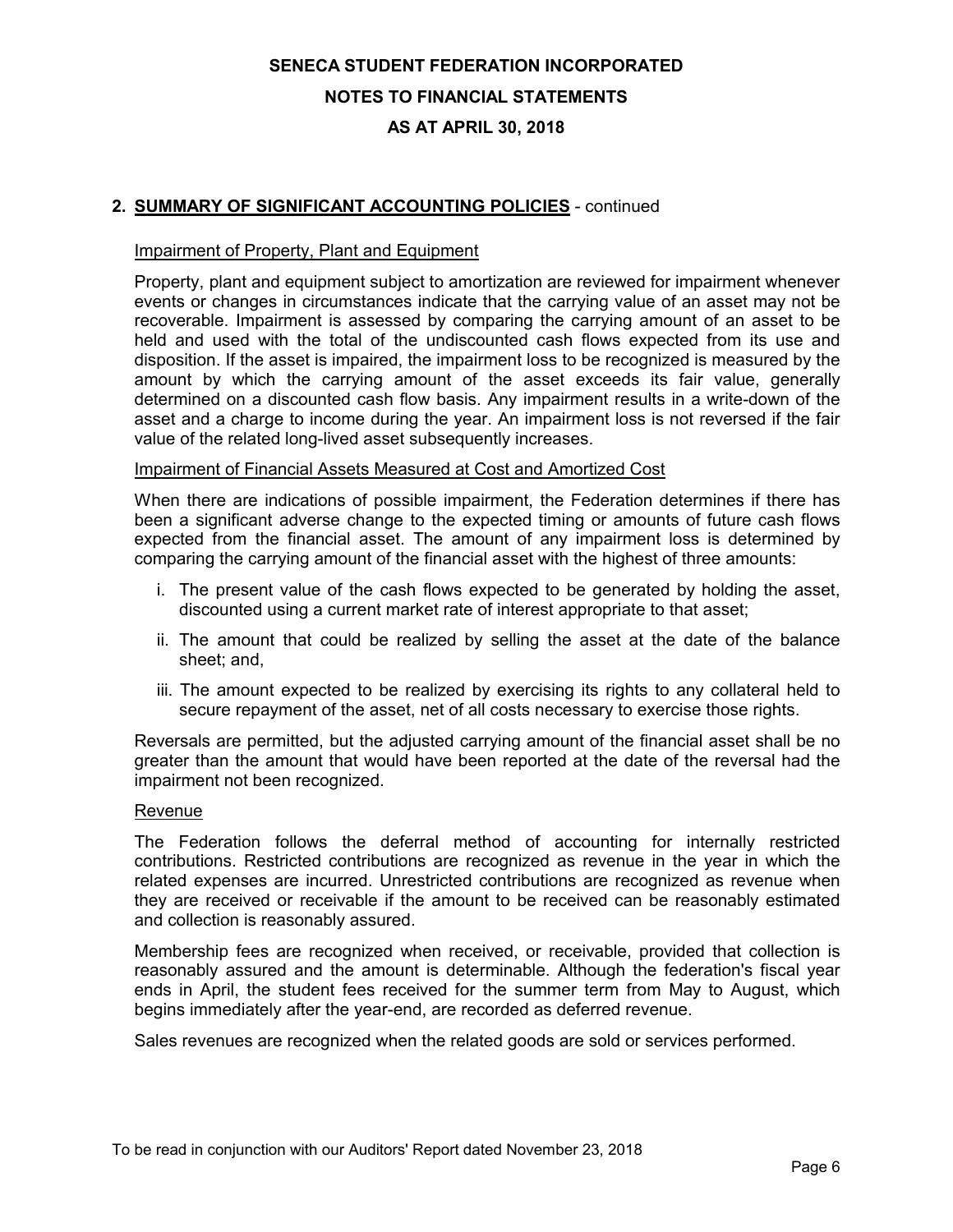# **SENECA STUDENT FEDERATION INCORPORATED NOTES TO FINANCIAL STATEMENTS**

# **AS AT APRIL 30, 2018**

# **2. SUMMARY OF SIGNIFICANT ACCOUNTING POLICIES** - continued

### Inventories

Inventories are valued at the lower of cost and net realizable value. Cost is determined on a weighted average basis.

### Contributed Services

The Federation makes use of volunteers in its operations. Due to the difficulty in determining the fair value of the services, they are not recognized in the financial statements.

#### Use of Estimates

The preparation of financial statements requires management to make estimates and assumptions that affect revenue and expenditures reported during the period, in addition to the reported amounts of assets and liabilities and the disclosure of contingent liabilities at the date of the financial statements. Significant items requiring the use of estimates include allocation of fees between programs, deferred revenues, HST receivables, and the net book value and associated amortization of the property and equipment. Actual results could differ from those estimates.

# **3. PROPERTY AND EQUIPMENT**

|                                                                                                                                                                       | <u>Cost</u>                                                                   | Accumulated<br>Amortization                                                 | 2018                                                                    | <b>Net Book Value</b><br>2017                                           |
|-----------------------------------------------------------------------------------------------------------------------------------------------------------------------|-------------------------------------------------------------------------------|-----------------------------------------------------------------------------|-------------------------------------------------------------------------|-------------------------------------------------------------------------|
| <b>Building improvements</b><br>Storage shed and fencing<br><b>Furniture and fixtures</b><br>Java junction equipment<br>Computer equipment<br>Other equipment<br>Ramp | 854,107<br>\$<br>29,320<br>1,673,994<br>20,229<br>290,952<br>113,788<br>8,990 | 251,797<br>S<br>22,790<br>1,402,726<br>18,372<br>233,707<br>66,879<br>6,761 | 602,310<br>\$<br>6,530<br>271,268<br>1,857<br>57,245<br>46,909<br>2,229 | 618,372<br>\$<br>7,098<br>339,085<br>2,321<br>28,022<br>52,331<br>2,423 |
|                                                                                                                                                                       | \$2,991,380                                                                   | \$2,003,032                                                                 | 988,348<br>ደ.                                                           | 1,049,652                                                               |

# **4. OPERATING LEASE**

The Federation is to pay an annual additional rent equal to the lesser of the operating costs and the maximum as defined in the lease agreement. The maximum was set at \$80,319 for the year ended April 30, 2018.

# **5. STUDENT BUILDING FUND**

The student building fund accumulates the building fund fee charged to students each semester. This fund will be used for the building and renovations of the Newnham Student Centre and future construction of student space at Markham or King campuses. The student building fund fee started in the Fall of 2010. The fund is reserved for future commitments and it is not part of the operations. In 2018, a decision was made to allocate the interest income earned on the fund towards the building fund.

To be read in conjunction with our Auditors' Report dated November 23, 2018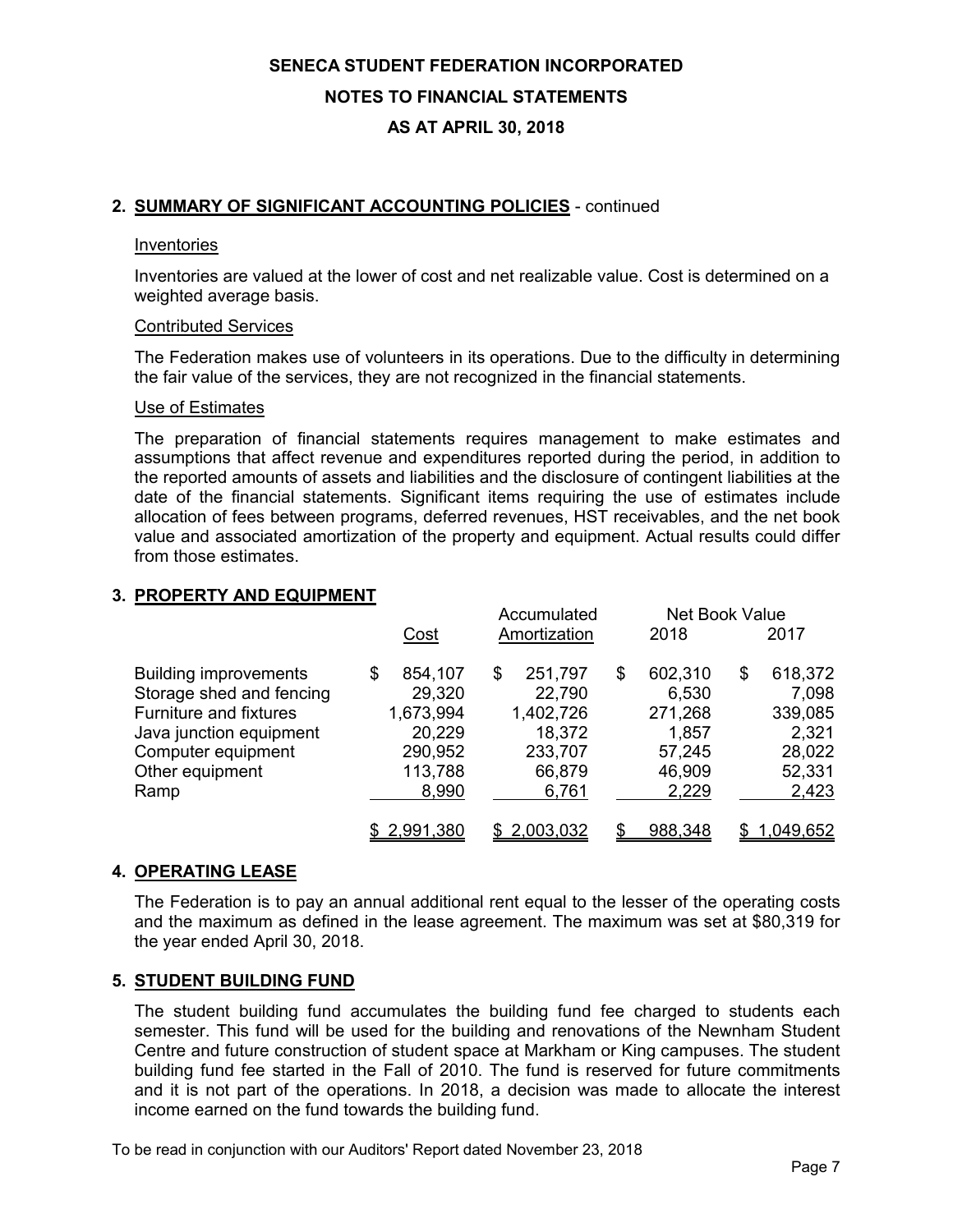# **NOTES TO FINANCIAL STATEMENTS**

# **AS AT APRIL 30, 2018**

# **5. STUDENT BUILDING FUND** - continued

|                                                                           |     | 2018                               |   | 2017                      |
|---------------------------------------------------------------------------|-----|------------------------------------|---|---------------------------|
| Opening fund balance<br>Fees received<br>Interest earned on building fund | \$. | 12,601,459<br>1,754,091<br>238,178 |   | \$10,690,858<br>1,910,601 |
| Closing fund balance                                                      |     | \$14,593,728                       |   | \$12,601,459              |
| 6. WORKING CAPITAL AND INTERNAL RESERVE FUNDS                             |     |                                    |   |                           |
|                                                                           |     | 2018                               |   | 2017                      |
| The Federation's working capital is as follows:                           |     |                                    |   |                           |
| <b>Current assets</b>                                                     | S   | 7,697,662                          | S | 8,014,572                 |
| <b>Current liabilities</b>                                                |     | (1,408,355)                        |   | (1,583,523)               |
| Working capital                                                           |     | 6,289,307                          |   | 6,431,049                 |

The primary source of cash used for operational expenses is the student fees. The management of working capital involves controlling disbursements such that sufficient working capital is maintained through the year to cover operating expenses. The working capital calculated above must be sufficient both in amount and liquidity to cover operating expenses.

# **7. FINANCIAL INSTRUMENT - RISKS AND UNCERTAINTIES**

The following table shows the amounts of the indicated financial instruments:

|                                                  | 2018             | 2017             |
|--------------------------------------------------|------------------|------------------|
| Financial assets measured at amortized cost      |                  |                  |
| Cash                                             | 7,424,568<br>\$. | 7,676,504<br>\$. |
| Restricted cash - student building fund          | 14,593,728       | 12,601,459       |
| Due from Seneca College                          | 198,826          | 236,744          |
|                                                  | \$22,217,122     | \$ 20,514,707    |
| Financial liabilities measured at amortized cost |                  |                  |
| Accounts payable and accrued liabilities         | 400,940<br>\$    | 397,879<br>S     |
| Health and dental premiums payable               | 1,006,682        | 1,001,297        |
|                                                  | 1,407,622        | 1,399,176        |

# Financial risks

The Federation is exposed to various financial risks through transactions in financial instruments. The following provides helpful information in assessing the extent of the Federation's exposure to these risks.

# Credit risk

Credit risk is the risk that one party to a financial instrument will cause a financial loss for the other party by failing to discharge an obligation. The Company's main credit risk relates to its receivable from Seneca College.